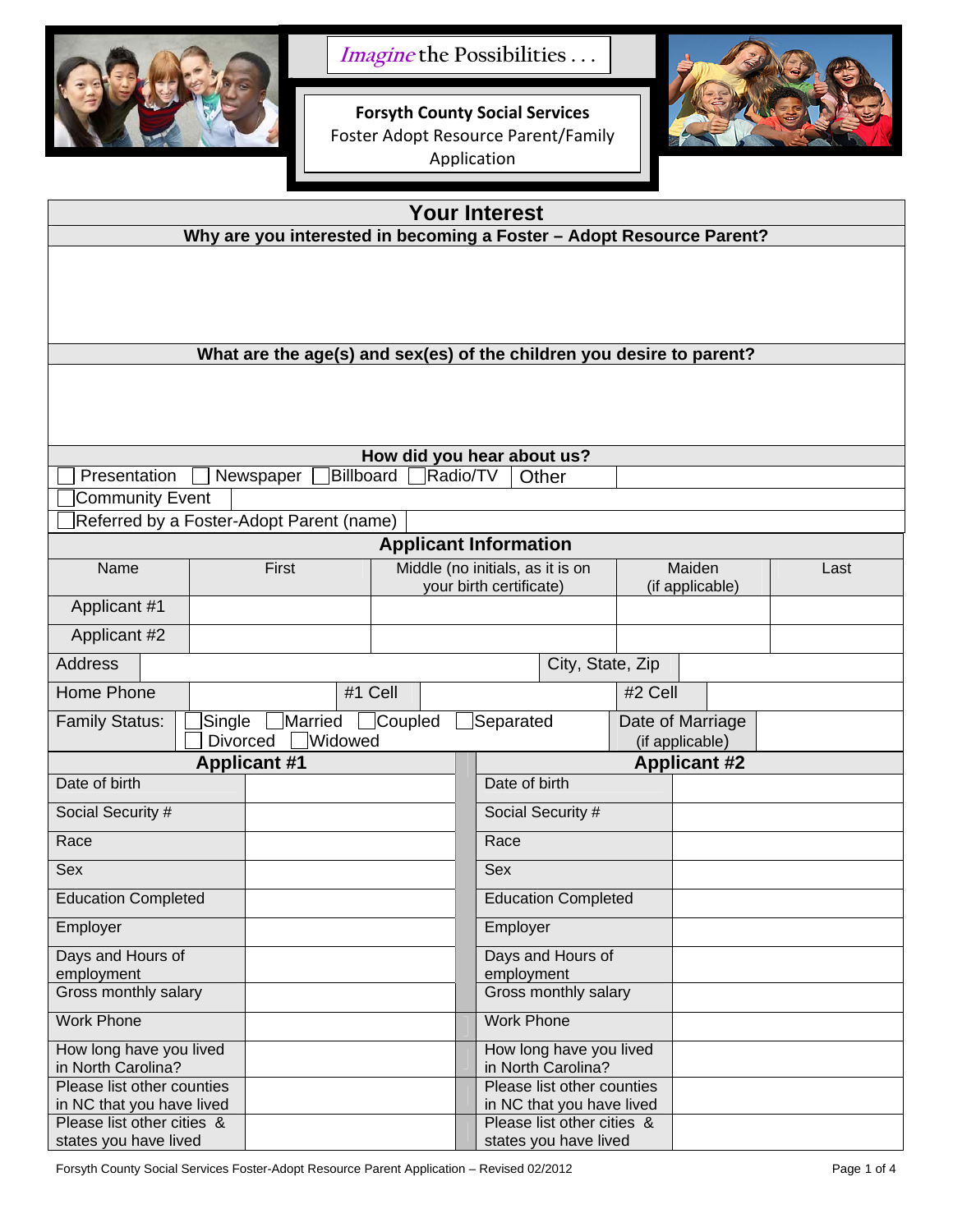| <b>Applicant #1</b>                                                                                                                                |                                                        | <b>Applicant #2</b>      |                   |                         |                        |                                       |                  |                     |  |
|----------------------------------------------------------------------------------------------------------------------------------------------------|--------------------------------------------------------|--------------------------|-------------------|-------------------------|------------------------|---------------------------------------|------------------|---------------------|--|
| If previously married,                                                                                                                             |                                                        |                          |                   |                         | If previously married, |                                       |                  |                     |  |
| give divorce date(s):                                                                                                                              |                                                        |                          |                   | give divorce date(s):   |                        |                                       |                  |                     |  |
| List full names of all                                                                                                                             |                                                        |                          |                   | List full names of all  |                        |                                       |                  |                     |  |
| previous spouses                                                                                                                                   |                                                        |                          |                   | previous spouses        |                        |                                       |                  |                     |  |
|                                                                                                                                                    | List all names you have                                |                          |                   | List all names you have |                        |                                       |                  |                     |  |
| used<br>Email address                                                                                                                              |                                                        |                          |                   | used<br>Email address   |                        |                                       |                  |                     |  |
|                                                                                                                                                    |                                                        |                          |                   |                         |                        |                                       |                  |                     |  |
| <b>Other Family Member Information</b><br>Children and Other Adults (those currently living at your address)                                       |                                                        |                          |                   |                         |                        |                                       |                  |                     |  |
| First, Middle (NO INITIALS) & Last Name                                                                                                            |                                                        | <b>Social Security #</b> |                   | <b>DOB</b>              |                        | <b>School or</b><br><b>Employment</b> |                  |                     |  |
|                                                                                                                                                    |                                                        |                          |                   |                         |                        |                                       |                  |                     |  |
|                                                                                                                                                    |                                                        |                          |                   |                         |                        |                                       |                  |                     |  |
|                                                                                                                                                    |                                                        |                          |                   |                         |                        |                                       |                  |                     |  |
|                                                                                                                                                    |                                                        |                          |                   |                         |                        |                                       |                  |                     |  |
|                                                                                                                                                    |                                                        |                          |                   |                         |                        |                                       |                  |                     |  |
|                                                                                                                                                    |                                                        |                          |                   |                         |                        |                                       |                  |                     |  |
|                                                                                                                                                    |                                                        |                          |                   |                         |                        |                                       |                  |                     |  |
|                                                                                                                                                    |                                                        |                          |                   |                         |                        |                                       |                  |                     |  |
|                                                                                                                                                    | Your Children that Live Outside of Your Home (any age) |                          |                   |                         |                        |                                       |                  |                     |  |
| First, Middle (NO INITIALS) &                                                                                                                      | <b>Complete Street Address</b>                         |                          |                   |                         | City/State/Zip         |                                       | <b>DOB</b>       | <b>School or</b>    |  |
| <b>Last Name</b>                                                                                                                                   |                                                        |                          |                   |                         |                        |                                       |                  | <b>Employment</b>   |  |
|                                                                                                                                                    |                                                        |                          |                   |                         |                        |                                       |                  |                     |  |
|                                                                                                                                                    |                                                        |                          |                   |                         |                        |                                       |                  |                     |  |
|                                                                                                                                                    |                                                        |                          |                   |                         |                        |                                       |                  |                     |  |
|                                                                                                                                                    |                                                        |                          |                   |                         |                        |                                       |                  |                     |  |
|                                                                                                                                                    |                                                        |                          |                   |                         |                        |                                       |                  |                     |  |
|                                                                                                                                                    |                                                        |                          |                   |                         |                        |                                       |                  |                     |  |
|                                                                                                                                                    |                                                        |                          |                   |                         |                        |                                       |                  |                     |  |
|                                                                                                                                                    |                                                        |                          |                   |                         |                        |                                       |                  |                     |  |
|                                                                                                                                                    |                                                        |                          | <b>References</b> |                         |                        |                                       |                  |                     |  |
| Please provide 3 references who have known you for 2+ years and who are not family members.                                                        |                                                        |                          |                   |                         |                        |                                       |                  |                     |  |
| <b>Name</b>                                                                                                                                        |                                                        | <b>Address</b>           |                   |                         | City/State/Zip         |                                       |                  | <b>Phone Number</b> |  |
|                                                                                                                                                    |                                                        |                          |                   |                         |                        |                                       |                  |                     |  |
|                                                                                                                                                    |                                                        |                          |                   |                         |                        |                                       |                  |                     |  |
|                                                                                                                                                    |                                                        |                          |                   |                         |                        |                                       |                  |                     |  |
| <b>Additional Information</b><br>(please note that some YES responses need additional information attached)                                        |                                                        |                          |                   |                         |                        |                                       |                  |                     |  |
| Have you/ or your spouse/partner ever applied to become a foster/adoptive parent before,<br>Yes<br>lNo.                                            |                                                        |                          |                   |                         |                        |                                       |                  |                     |  |
| through this agency or any other organization?                                                                                                     |                                                        |                          |                   |                         |                        |                                       |                  |                     |  |
| If yes, give name of organization or agency.                                                                                                       |                                                        |                          |                   |                         |                        |                                       |                  |                     |  |
| Have you or your spouse (current and/or previous) ever had any involvement with child<br>protective services in North Carolina or any other state? |                                                        |                          |                   |                         |                        |                                       | Yes<br><b>No</b> |                     |  |
| If yes, please attach an explanation, the county, city and state.                                                                                  |                                                        |                          |                   |                         |                        |                                       |                  |                     |  |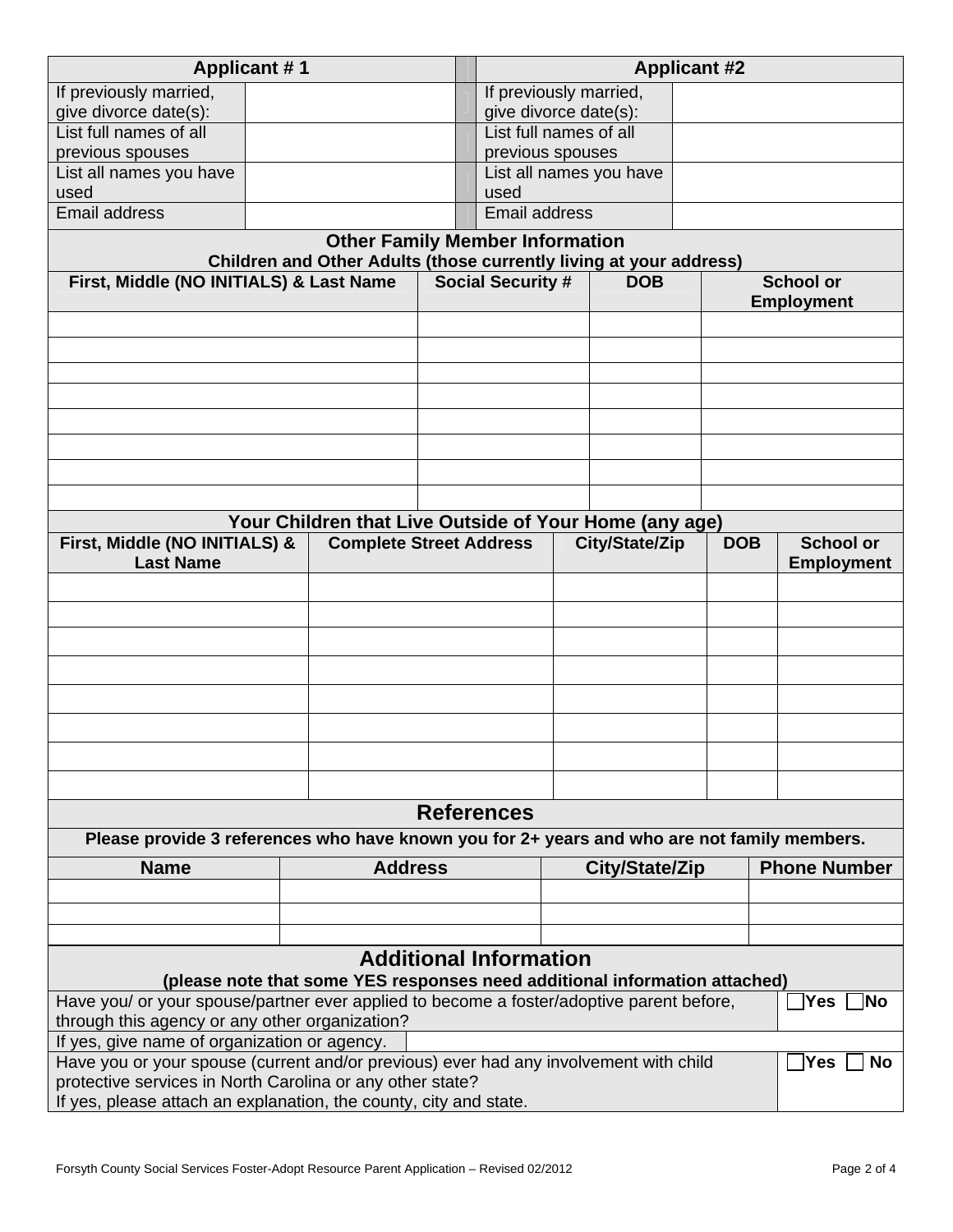| <b>Additional Information (Cont.)</b><br>(please note that some YES responses need additional information attached)                    |                   |                                                      |  |  |  |  |  |
|----------------------------------------------------------------------------------------------------------------------------------------|-------------------|------------------------------------------------------|--|--|--|--|--|
| Have you/or your spouse/partner ever been to Social Services for any services before?<br>If yes, please attach a description and date. | No<br>Yes         |                                                      |  |  |  |  |  |
| Have you/or your spouse/partner ever been treated for emotional and/or serious physical                                                | ∃Yes<br><b>No</b> |                                                      |  |  |  |  |  |
| problems?<br>If yes, please state when, where and the nature of the illness on attached sheet.                                         |                   |                                                      |  |  |  |  |  |
| Have you/ or your spouse/partner ever been in treatment for drug/alcohol abuse?<br>If yes, please attach an explanation.               | ไYes<br><b>No</b> |                                                      |  |  |  |  |  |
| Have you or your spouse or household member 18 years of age and older been charged                                                     | ∃Yes<br><b>No</b> |                                                      |  |  |  |  |  |
| and/or convicted of a crime.<br>If yes, please attach an explanation.                                                                  |                   |                                                      |  |  |  |  |  |
| Are you and your spouse or have you and your spouse been the owner of a licensed facility                                              | ∃Yes<br><b>No</b> |                                                      |  |  |  |  |  |
| or agency?<br>If yes, please name the Facility/date or date of ownership                                                               |                   |                                                      |  |  |  |  |  |
| Are you/your spouse/partner related (by blood or marriage) to anyone at Social Services?                                               | Yes<br>No         |                                                      |  |  |  |  |  |
| If yes, please give their name and the department they work in                                                                         |                   |                                                      |  |  |  |  |  |
| <b>Other Adults Information</b><br>(all those 21 years of age or older and living in the home, if none, please leave blank)            |                   |                                                      |  |  |  |  |  |
| Applicant #3                                                                                                                           | Applicant #4      |                                                      |  |  |  |  |  |
| <b>First Name</b>                                                                                                                      |                   | <b>First Name</b>                                    |  |  |  |  |  |
| Middle name (no initials)                                                                                                              |                   | Middle name (no initials)                            |  |  |  |  |  |
| Maiden Name                                                                                                                            |                   | <b>Maiden Name</b>                                   |  |  |  |  |  |
| Last Name                                                                                                                              |                   | Last Name                                            |  |  |  |  |  |
| Cell phone                                                                                                                             |                   | Cell phone                                           |  |  |  |  |  |
| Email address                                                                                                                          |                   | Email address                                        |  |  |  |  |  |
| Date of birth                                                                                                                          |                   | Date of birth                                        |  |  |  |  |  |
| Social Security #                                                                                                                      |                   | Social Security#                                     |  |  |  |  |  |
| Race                                                                                                                                   |                   | Race                                                 |  |  |  |  |  |
| Sex                                                                                                                                    |                   | Sex                                                  |  |  |  |  |  |
| <b>Education Completed</b>                                                                                                             |                   | <b>Education Completed</b>                           |  |  |  |  |  |
| Employer                                                                                                                               |                   | Employer                                             |  |  |  |  |  |
| Days and Hours of<br>employment                                                                                                        |                   | Days and Hours of<br>employment                      |  |  |  |  |  |
| Gross monthly salary                                                                                                                   |                   | Gross monthly salary                                 |  |  |  |  |  |
| <b>Work Phone</b>                                                                                                                      |                   | <b>Work Phone</b>                                    |  |  |  |  |  |
| How long have you lived in                                                                                                             |                   | How long have you lived in                           |  |  |  |  |  |
| North Carolina?<br>Please list other counties in                                                                                       |                   | North Carolina?<br>Please list other counties in     |  |  |  |  |  |
| NC that you have lived                                                                                                                 |                   | NC that you have lived                               |  |  |  |  |  |
| Please list other cities &                                                                                                             |                   | Please list other cities &                           |  |  |  |  |  |
| states you have lived<br>If previously married, give                                                                                   |                   | states you have lived<br>If previously married, give |  |  |  |  |  |
| divorce date(s):                                                                                                                       |                   | divorce date(s):                                     |  |  |  |  |  |
| List full names of all                                                                                                                 |                   | List full names of all                               |  |  |  |  |  |
| previous spouses<br>List all names you have                                                                                            |                   | previous spouses<br>List all names you have          |  |  |  |  |  |
| used                                                                                                                                   |                   | used                                                 |  |  |  |  |  |
| <b>Email address</b>                                                                                                                   |                   | Email address                                        |  |  |  |  |  |